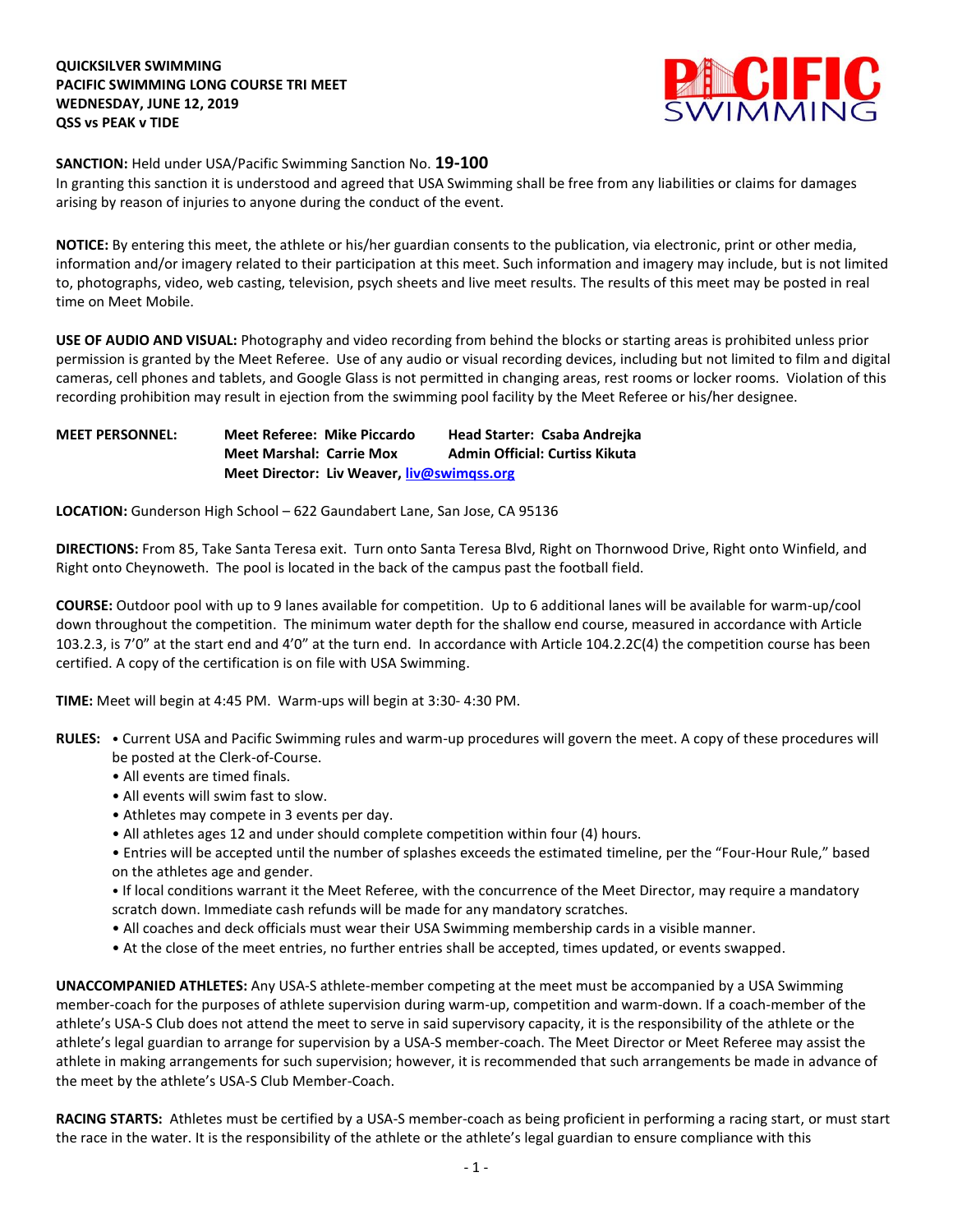requirement. THIS WILL BE STRICTLY ENFORCED. COACHES WILL BE ASKED PRIOR TO THE MEET AND AT THE COACHES MEETING TO ENSURE ATHLETES ARE PROPERLY DIVE CERTIFIED.

**RESTRICTIONS:** • Smoking and the use of other tobacco products is prohibited on the pool deck, in the locker rooms, in spectator

seating, on standing areas and in all areas used by athletes, during the meet and during warm-up periods.

- Sale and use of alcoholic beverages is prohibited in all areas of the meet venue.
- No glass containers are allowed in the meet venue.
- No propane heater is permitted except for snack bar/meet operations.
- All shelters must be properly secured.
- Deck Changes are prohibited.

• Destructive devices, to include but not limited to, explosive devices and equipment, firearms (open or concealed), blades, knives, mace, stun guns and blunt objects are strictly prohibited in the swimming facility and its surrounding areas. If observed, the Meet Referee or his/her designee may ask that these devices be stored safely away from the public or removed from the facility. Noncompliance may result in the reporting to law enforcement authorities and ejection from the facility. Law enforcement officers (LEO) are exempt per applicable laws.

 Operation of a drone, or any other flying apparatus, is prohibited over the venue (pools, athlete/coach areas, spectator areas and open ceiling locker rooms) any time athletes, coaches, officials and/or spectators are present.

• No entry until 3:00 PM due to school being in session. No early set-up permitted.

**ELIGIBILITY:** • Athletes must be current members of USA-S and enter their name and registration number on the meet entry card as they are shown on their Registration Card. If this is not done, it may be difficult to match the athlete with the registration and times database. The meet host will check all athlete registrations against the SWIMS database and if not found to be registered, the Meet Director shall accept the registration at the meet (a \$10 surcharge will be added to the regular registration fee). Duplicate registrations will be refunded by mail.

• Entries with "NO TIME" will be accepted, but coaches are highly encouraged to enter coach verified times for all NT athletes to ensure a smooth meet flow.

• Disabled athletes are welcome to attend this meet and should contact the Meet Director or Meet Referee regarding any special accommodations on entry times and seeding per Pacific Swimming policy.

• Athletes 19 years of age and over may compete in the meet for time only, no awards. Such swimmers must have met standards for the 17-18 age group.

- The athlete's age will be the age of the athlete on the first day of the meet.
- Athlete's must be members of QSS, PEAK or TIDE, or unattached athletes registered with QSS, PEAK or TIDE to participate.

**ENTRY FEES:** \$4.00 per event plus a \$10.00 participation fee per athlete. Entries will be rejected if payment is not sent at time of request. No refunds will be made, except mandatory scratch downs.

**ONLINE ENTRIES:** Athletes must enter through their club's Team Unify entry system. Entries are due Thursday, June 6. Make team check payable to: QuickSilver Swimming. Hand deliver team check to Meet Director at start of meet.

**CHECK-IN:** The meet will be pre-seeded.

**SCRATCHES:** Any athletes not reporting for or competing in an individual timed final event that they have entered shall not be penalized.

**AWARDS:** None.

**ADMISSION:** Free.

**SNACK BAR & HOSPITALITY:** Coaches and working deck officials will be provided dinner. A food truck may be on site.